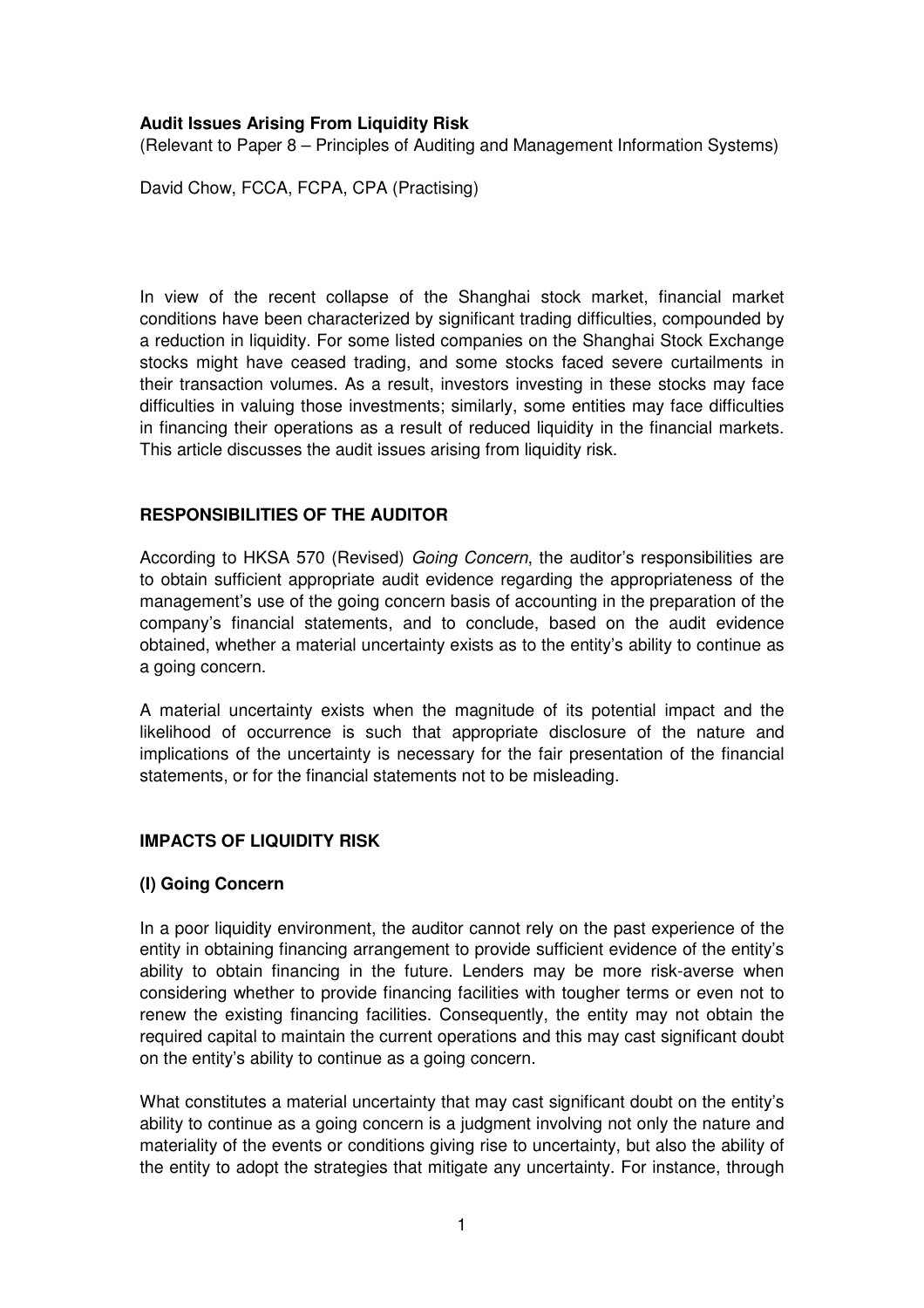a rights issue an entity can successfully mitigate the uncertainty arising from difficulty in obtaining external financing.

In order to obtain sufficient appropriate evidence, the auditor may need to obtain confirmations of the existence and terms of financing facilities, and to make an independent assessment of the intentions of the lenders relating thereto. If the auditor is unable to obtain such evidence, a material uncertainty may exist and needs to be disclosed in the financial statements, and/or referred to in the auditor's report.

### **Implications for the Auditor's Report on Going Concern**

If an adequate disclosure of a material uncertainty is made in the financial statements, the auditor shall express an unmodified opinion and the auditor's report shall include a separate section under the heading "**Material Uncertainty Related to Going Concern**", which serves two purposes.

Firstly, it draws attention to the note in the financial statements that discloses:

- (a) the principal events or conditions that may cast significant doubt on the entity's ability to continue as a going concern and management's plans to deal with these events or conditions; and
- (b) that there is a material uncertainty related to events or conditions that may cast significant doubt on the entity's ability to continue as a going concern and, therefore, that it may be unable to realize its assets and discharge its liabilities in the normal course of business.

Secondly, this section states that these events or conditions indicate that a material uncertainty exists that may cast significant doubt on the entity's ability to continue as a going concern and that the auditor's opinion is not modified in respect of the matter.

However, if no disclosure of a material uncertainty is made in the financial statements, the auditor shall express an adverse opinion; and in the **Basis for Adverse Opinion** section of the auditor's report, the auditor shall state that a material uncertainty exists that may cast significant doubt on the entity's ability to continue as a going concern and that the financial statements do not disclose this matter.

If only inadequate disclosure of a material uncertainty is made in the financial statements, the auditor shall express a qualified opinion; and in the **Basis for Qualified Opinion** section of the auditor's report, the auditor shall state that a material uncertainty exists that may cast significant doubt on the entity's ability to continue as a going concern and that the financial statements do not adequately disclose this matter.

Based on past experience, a liquidity risk could lead to recession. Due to the pervasive risks in the economy, should every audit report be modified? The answer is "no". Uncertainty in the economy does not necessarily lead to material uncertainties for all entities. Some entities have huge cash reserves and no debt, or are in a business less affected by recession. Even in recession, neither will these entities make going concern disclosures, nor is a modified audit report justified.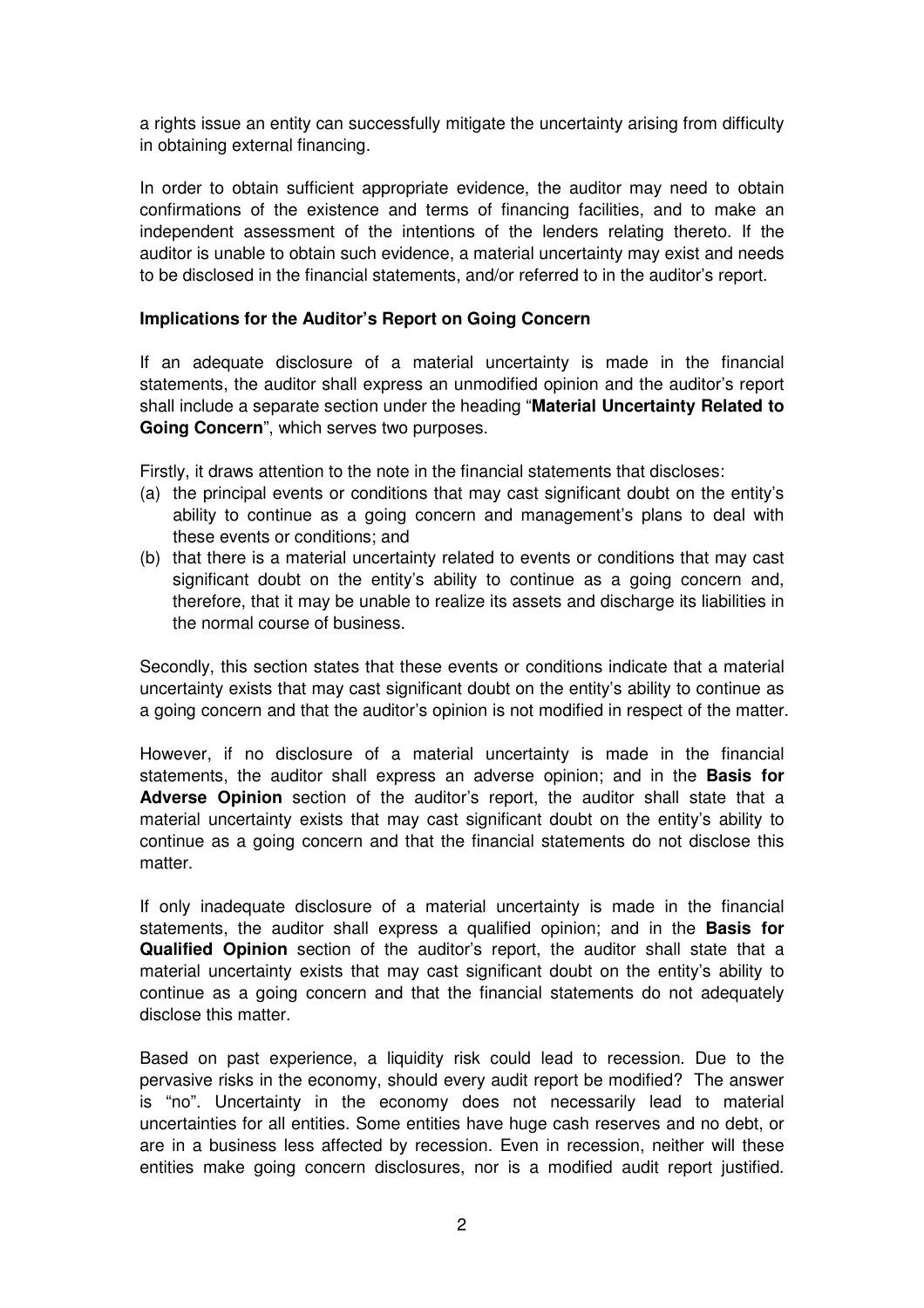Indeed the auditor should consider issuing a modified audit report only where there is a material uncertainty that may cast significant doubt about the entity's ability to continue as a going concern.

### **(II) Valuation and Disclosure of Financial Instruments**

Due to a lack of liquidity in the market, difficulties may arise in determining the "fair value" of complex financial instruments, such as collateralized debt obligations (commonly known as "CDOs"). A fair value measurement assumes that the asset or liability is exchanged in an orderly transaction between market participants to sell the asset or transfer the liability at the measurement date under current market conditions.

When the auditor determines that there is a significant risk related to fair value, the auditor should evaluate whether the significant assumptions used by management in measuring fair values, taken individually and as a whole, provide a reasonable basis for the fair value measurements and disclosures. This evaluation includes consideration of whether these assumptions reflect current market conditions and information.

With severe curtailment in the transaction volume or even without any transaction executed, those complex financial instruments that have previously been marked to market may need to be valued using a model. If management has changed the valuation method, the auditor considers whether management can adequately demonstrate that the valuation method to which it has changed provides a more appropriate basis of measurement. Sometimes the auditor may have to use experts with particular knowledge of the valuation of complex financial instruments to assist in obtaining sufficient appropriate audit evidence. The auditor should then follow the audit procedures as stated in HKSA 620 (Clarified) Using the Work of an Auditor's Expert.

The auditor also needs to evaluate whether the disclosures about fair values made by the entity are in accordance with the financial reporting framework. In such circumstances, it is important that disclosures of material risks and uncertainties related to fair value measurements be appropriate to the entity. For entities applying HKAS 1 (Revised) Presentation of Financial Statements, disclosure requirements include (i) the judgments that management has made in the process of applying the entity's accounting policies and that have the most significant effect on the amounts recognised in the financial statements; and (ii) information about the key assumptions concerning the future and other key sources of estimation uncertainty at the balance sheet date that have a significant risk of causing a material adjustment in the carrying amount of assets and liabilities within the next financial year.

### **Implications for the Auditor's Report on Valuation and Disclosure of Financial Instruments**

If there is a significant uncertainty relating to the valuation of financial instruments disclosed in the financial statements, the resolution of which is dependent upon future events and which may affect the financial statements, the auditor is required to